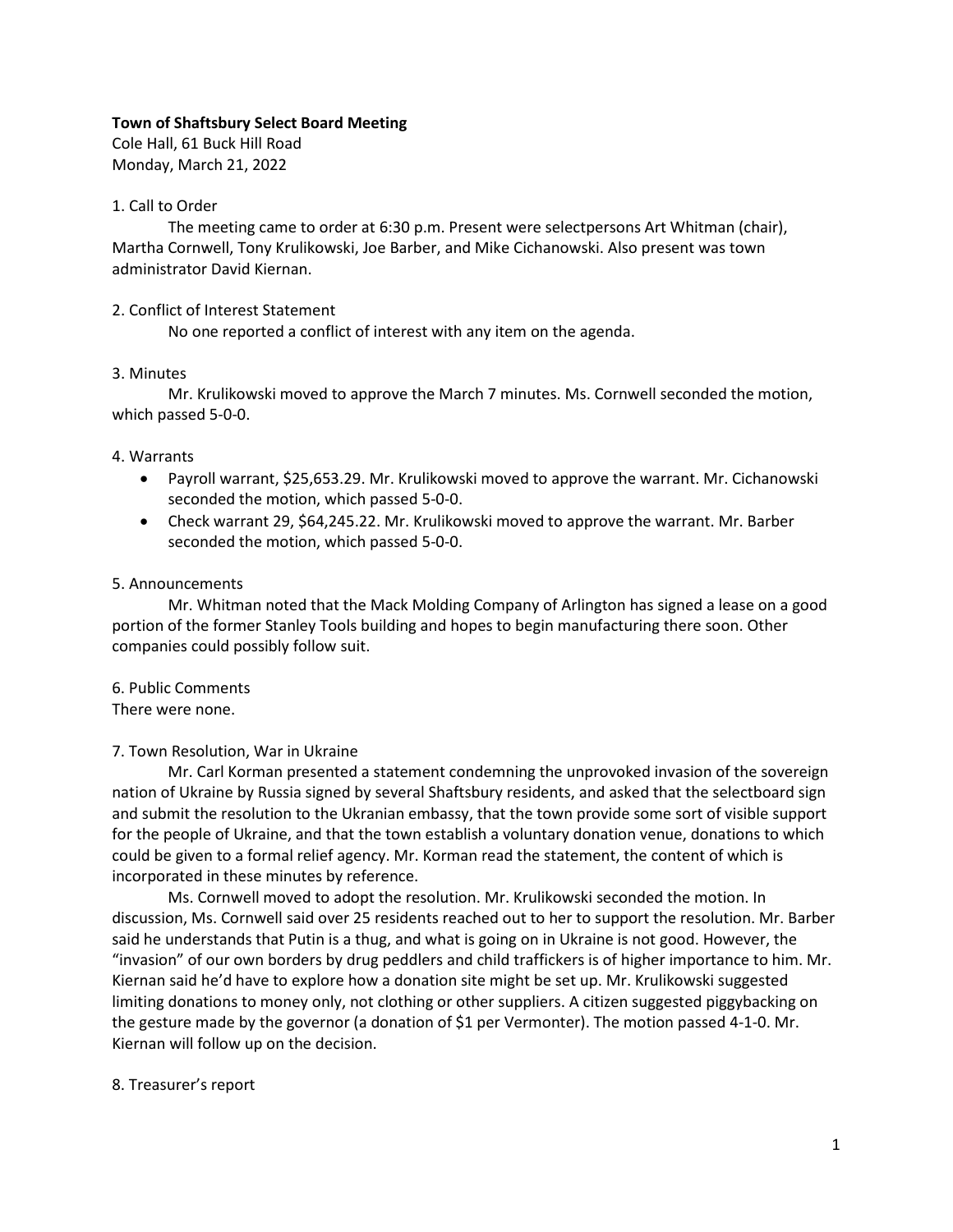Ms. Dexter described the various treasurer's reports. She highlighted the state and federal program to assist citizens with utility and property tax payments. Mr. Kiernan said the town will be going door to door notifying citizens of this program next week. She said tax collector Merton Snow has received a good amount of delinquent taxes.

She said she is keeping a close eye on cash flow.

## 9. DPW report

Mr. Kiernan said the crew is grading and fixing soft spots and potholes. He said the roads are in unusually good shape for mud season.

• FY23 Highway Projects

Projects coming up include ditching on Buck Hill Road, a culvert at the end of Shaftsbury Hollow (to be paid for with a Better Roads grant), and paving East Road from Reservoir Rd. to Route 7. Also to be paved are the entrance to Birch Hill, the entrance to Hidden Valley, and part of Twitchell Hill. The town will hire an engineer to do some bore holes on White Creek Rd. These projects will be funded by state funds and by ARPA funds

• Town Road and Bridge Standards

Ms. Cornwell moved to sign the necessary form attesting town compliance with the state standards. Mr. Krulikowski seconded the motion, which passed 5-0-0. This signature protects the town's right to apply for state grants.

10. Liaison Assignments

Assignments were re-ordered following the election of Ms. Cornwell to the select board.

## 11. ARPA Funds - Discussion – Possible Topics

ARPA funds must be spent by 2026. Mr. Whitman and Mr. Kiernan invited residents to comment on the following issues.

- Economic Development Study
- Sewer Study

Mr. Whitman suggested combining economic development and sewer, and to closely review an earlier report, "The Future of Shaftsbury." Ms. Cornwell agreed to be the select board representative for this project, should it proceed. Mr. Whitman noted that the original sewer study was paid for by a loan of \$35,000 from the state and wouldn't need to be repeated. (Should the town ever install a sewer system, the loan would become due.) Instead the committee should focus on the economic impacts of sewers.

• Cole Hall Accessibility

The elevator and fire exit must be replaced. A draft design has been prepared. The elevator alone would cost about \$300,000. (Other improvements can be funded with non-ARPA sources.) Alternatively, the project could be bonded.

## • Water Main Replacement

The phase 1 replacement would cost \$1.1 million and would serve 320 customers. This phase should be done soon, as Route 7A is going to be repaved shortly (we don't want to dig it up again). • Highway Improvements – Large culverts – Bridges etc.

Mr. Kiernan said he hasn't chosen the sites yet. He noted that the Shaftsbury Hollow culvert cost \$400,000.

Ms. Cornwell shared information on the Harwood Institute process, a methodology to gather information from citizens on what they'd like to see their town become. She described it as inclusive.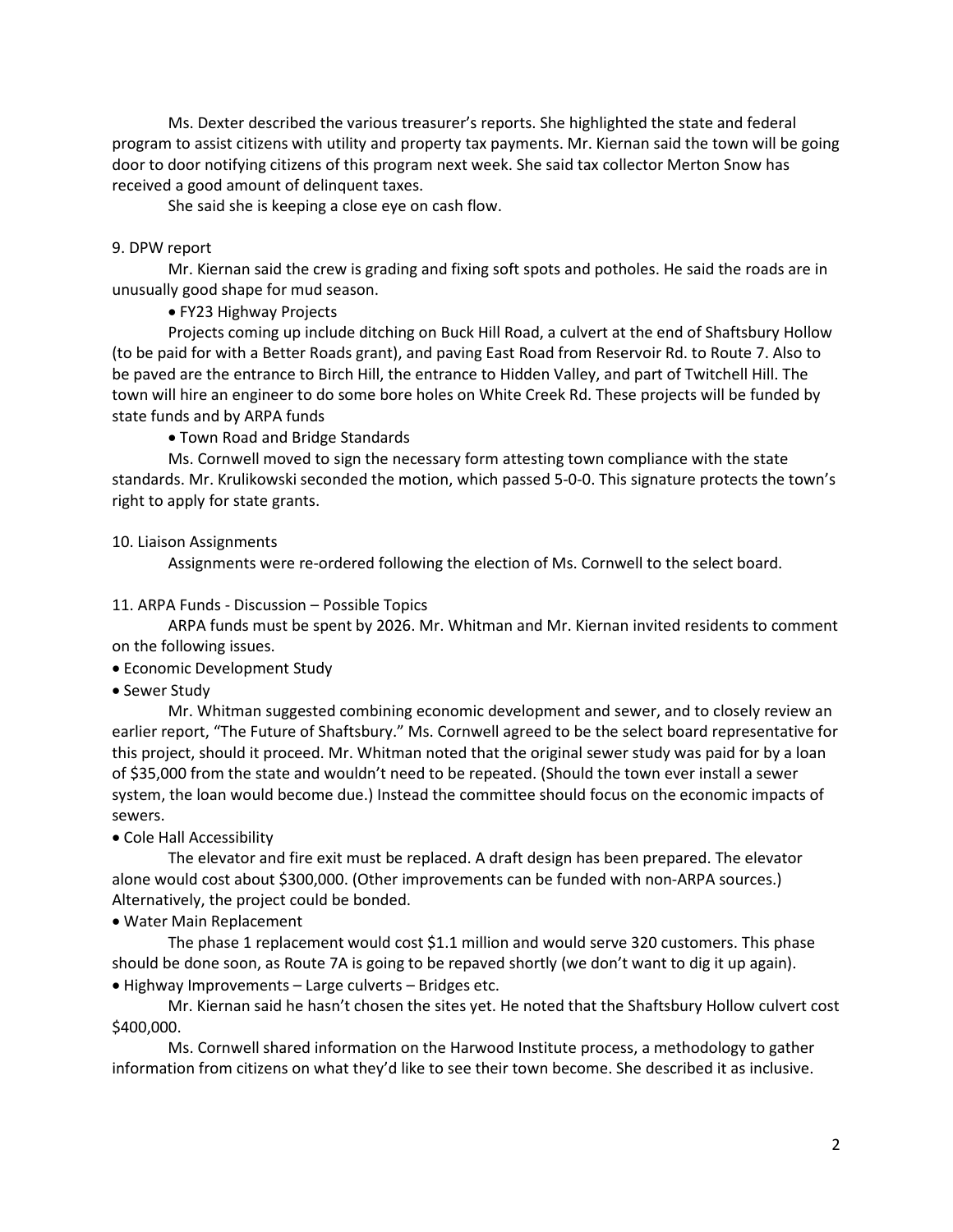She said she's been hearing from folks a desire for smaller things than those items discussed by the selectboard. She said she would help with outreach to the public about ARPA funds.

### 12. Cole Hall FY23 Projects

While waiting to implement the installation of an elevator, Mr. Kiernan hopes to request bids on painting the steeple and side deck, making some necessary repairs to the roof, removing of the old garage pad, turning much of the graveled space into green space, and addressing the front steps (railings are needed). Grants may be sought to fund a new heating system. There is about \$18,000 in the Cole Hall fund and money in the Hawkins fund to cover much of these expenses. By consensus the board consented to having Mr. Kiernan request bids for the Cole Hall FY 23 projects.

#### 13. Policy and Ordinance Review

### • Speed Zone Ordinance Revisions

Town roads are now posted at twenty five, thirty, and thirty-five miles an hour. Mr. Kiernan will post the lists on the website for public review. Selectpersons remembered that Myers Rd. was posted at thirty miles per hour about twenty years ago, when residents became concerned about the widening of the road at that time. Suggestions were made to return it to thirty –five miles per hour.

• Rescind: Shaftsbury Landfill Regulations, Shaftsbury Policy for Transportation Construction and Improvements.

Mr. Kiernan noted that the town no longer has an active landfill, and the state's Road and Bridge standards supercede the old transportation regulations. Mr. Krulikowski moved to rescind both policies. Mr. Barber seconded the motion, which passed 5-0-0.

• To be reviewed by responsible parties: Access to Town Highways (DPW & Zoning), Burning and Disposable Waste (FD & TA)

Mr. Kiernan reported that both policies would be updated with input from responsible parties in the coming months.

#### 14. Transfer Station Ramp Bids

Completed plans have been prepared and the appropriate containers have been delivered. Mr. Kiernan reminded the board that it had earlier decided to spend a portion of Hawkins Fund monies on transfer station updates, and that those funds will cover the ramps. He will seek bids for the ramps.

### 15. Sidewalk Scoping Study Contractor Selection Committee

Mr. Kiernan nominated Mr. Yannotti to serve on the selection committee. Anyone else interested is encouraged to participate.

#### 16. Other Business

Mr. Kiernan will ask the animal control officer and health officer if they wish to continue to serve.

Mr. Whitman reminded viewers that a committee from Bennington College is investigating water quality issues in the Paran Lake watershed. He urged interested citizens to consider participating.

### 17. Review of Action Items

Ms. Cornwell will share information on the "Hartford Process," and work with Mr. Kiernan on the old economic development study, and post the speed limit information. Mr. Kiernan will send out the Ukranian resolution, get out several bids, and continue to work on revising ordinances.